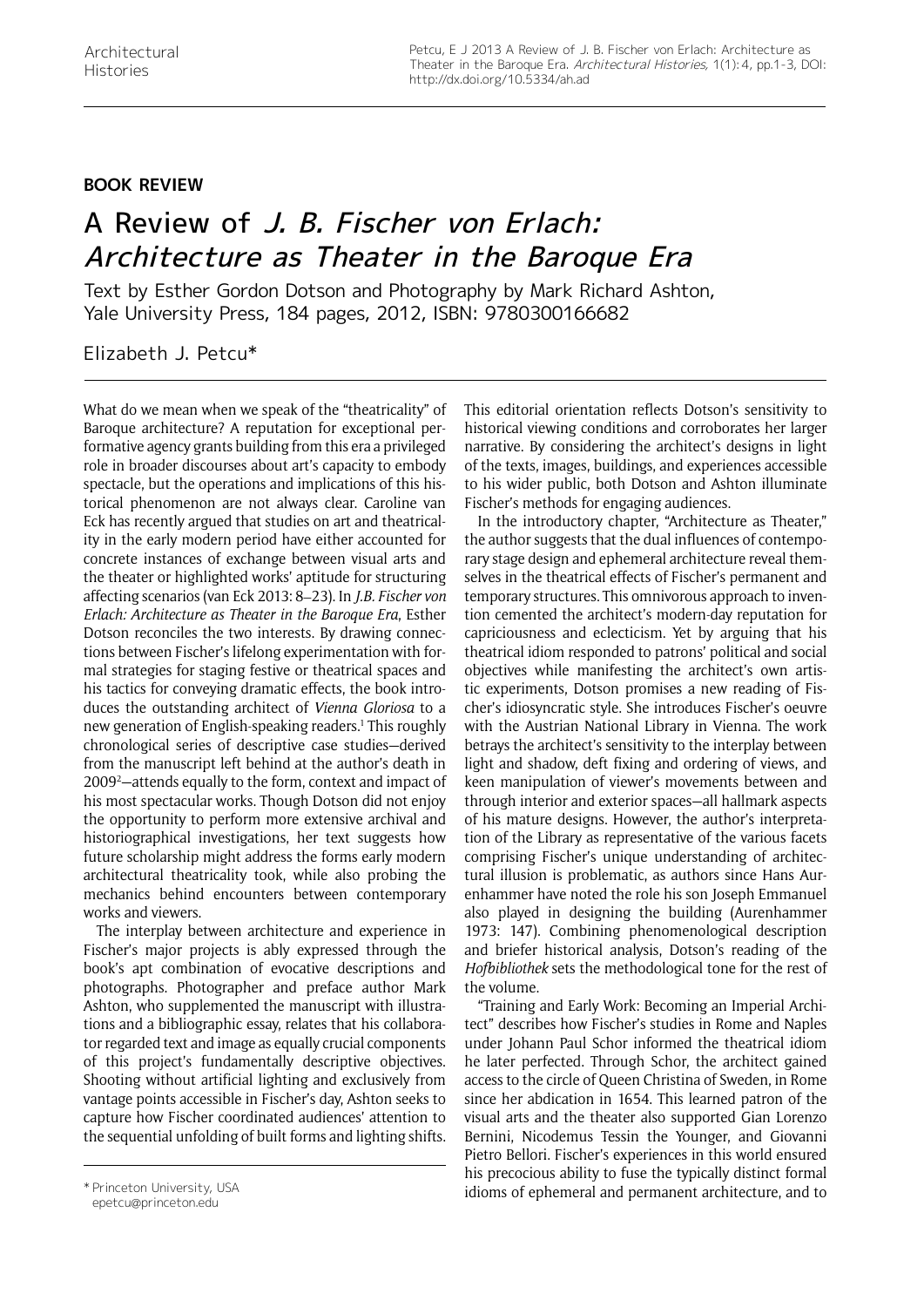design with reference to multiple regional traditions. The monumentally ambitious plans for Schönbrunn Palace the architect presented to Leopold I in 1688 epitomize this versatility. Though only realized a decade later, and on a much smaller scale, the Habsburg's suburban retreat still reflects how Fischer's original designs reimagined the Sanctuary of Fortuna at Primigenia, Palestrina, with reference to the opera sets of his own era. The architect also drew from contemporary theater architecture and classical models like the Golden House of Nero to renovate paradigmatic regional forms in the cavernous entrance hall of the Liechtenstein stables at Lednice and his unusual oval ground plan for the ancestral hall of Althan Castle at Vranov nad Dyjí.

In "Another Ruler, Another City: Designs for Salzburg", Dotson shows how Fischer's mastery of urban scenography emerged in the Ursilinenkirche, Dreifaltigkeitskirche, Johanneskirche, and Kollegienkirche he designed for Prince Archbishop Johann Ernst Graf Thun and other patrons throughout the 1690s. All except the Kollegienkirche were built under conditions unconstrained by extant architecture or surrounding topography. Fischer was therefore free to perfect a model for what Dotson terms the "urban proscenium" (Dotson and Ashton 2012: 66)—a dramatic passage between oblique and frontal angles of approach, often framed by triumphal arches, in which the viewer emerges from darkness into light. The formula drew from Girolamo Fontana and G.F. Grimaldi's theater designs and the form of the Piazza del Popolo in Rome. Yet by propelling audiences between profane and sacred realms, it also suggested the deeper forces these holy spaces contained. The architect meanwhile experimented with the pleasurable effects of disorientation at Count Thun's Kleßheim retreat. His central-plan garden pavilion—the so-called *Hoyos Stöckl*—lacks any static frontal view, while the dynamically recessing, projecting, and interpenetrating volumes of the palace that later joined it reinterprets Louis Le Vaux's1656–1661 Vaux le Vicomte with a new, kinetic vigor.

Dotson contends that the energetic style and talent for architectural spectacle Fischer consolidated in his Salzburg work solidified his burgeoning reputation among aristocrats in the capital. "Imperial Vienna: Patronage of the Courtiers" shows how inventive projects for Habsburg insiders brought the architect's idiosyncratic strategies for engaging audiences to Joseph I's attention just as the Emperor was entertaining new architectural ambitions. Though the city palace of Prince Eugene of Savoy is typically interpreted as a monument to the patron's decisive role in quashing the 1683 Siege of Vienna, Dotson observes elements of parody in the unusual dimensions and iconography of the entrance portal reliefs. Capricious treatment of classical models also surfaces in the sculptural program for Schönborn-Batthyány Palace, and the façades of the Trautson Palace and Bohemian Chancery, which each invert the conventional hierarchy between structural and super-structural elements. By restoring order in more conservative interiors, Fischer mitigated the disorientation these transgressive exteriors occasioned

and demonstrated his talent for composing stimulating architectural experiences.

"Imperial Vienna: The Emperor as Patron" details how the affective aptitude of Fischer's mature style shaped the *Bauwelle*, or "building deluge," following Vienna's deliverance from the Siege and transformed the capital into an urban stage manifesting Habsburg power. Daringly located outside the city's fortifications, the votive Church of St. Charles Borromeo, or *Karlskirche,* Emperor Charles VI dedicated to his name-saint and plague intercessor after Vienna recovered from the pestilence of 1713 embodied the era's optimism. Here the architect connected shifting lighting effects with the progressive unfolding of the building's iconographical program, experimenting with new ways of linking form and allegorical content. In this sense, the work epitomized Fischer's strategies for *moving* audiences—physically, emotionally, and psychologically—in a manner attentive to the "human dramas" his works contained (Dotson and Ashton 2012: 51). The church occupied a triumphant position in the newlysecure and rapidly expanding suburbs. Perpendicular to the axially-aligned Imperial stables, Filiberto Lucchese's *Leopoldinertrakt*, the Imperial library, and the *Michaelertor*, it commanded a full vista of the palace complex Fischer and his son realized during the first decades of the eighteenth century. By visibly connecting his numerous Imperial commissions within and across Vienna's rapidly transforming landscape, the architect created an enduring theater for representing Habsburg dynastic glory.

Fischer's magisterial *Entwurff einer historischen Architektur* of 1712 disseminated and indeed immortalized the image of the city he helped remake. In "A Learned Architect," Dotson argues that this first comprehensive world history of architecture also offered an unprecedented paradigm for combining classical, biblical, and even non-European theatrical motifs within a unified architectural idiom. She additionally asserts that the work demonstrated how to contrive erudite programs for permanent and ephemeral monuments: the entire fourth tome is filled with original designs showcasing a heterogeneous, recombinatory method for learned invention. In this way, the *Entwurff…,* or "Outline," indicated a framework for activating architecture's dramatic impact to convey politically-charged messages. Luigi Ferdinando Count Marsigli's 1702 *Danubius Pannonico Mysicus* and his Roman colleague Athanasius Kircher's 1646 *Ars Magna Lucis et Umbrae* and 1652 *Oedipus Aegyptiacus* furnished Fischer with his most important models for infusing a monumental work of empirical research with pro-Habsburg rhetoric. For instance, the author incorporated Charles VI's polysemous personal device within a universal story of building through the *Entwurrff*'s Herculean, Solomonic doublecolumn leitmotif. Foregrounded in Kircher's hieroglyphic disquisitions and his 1679 *Turris Babel*, the symbol epitomizes an emblematic vision of the edifice and shows how *printed* architecture might dramatize narratives of cosmic dimensions.

More detailed consideration of Fischer's sources and his impact would further justify Dotson's argument for